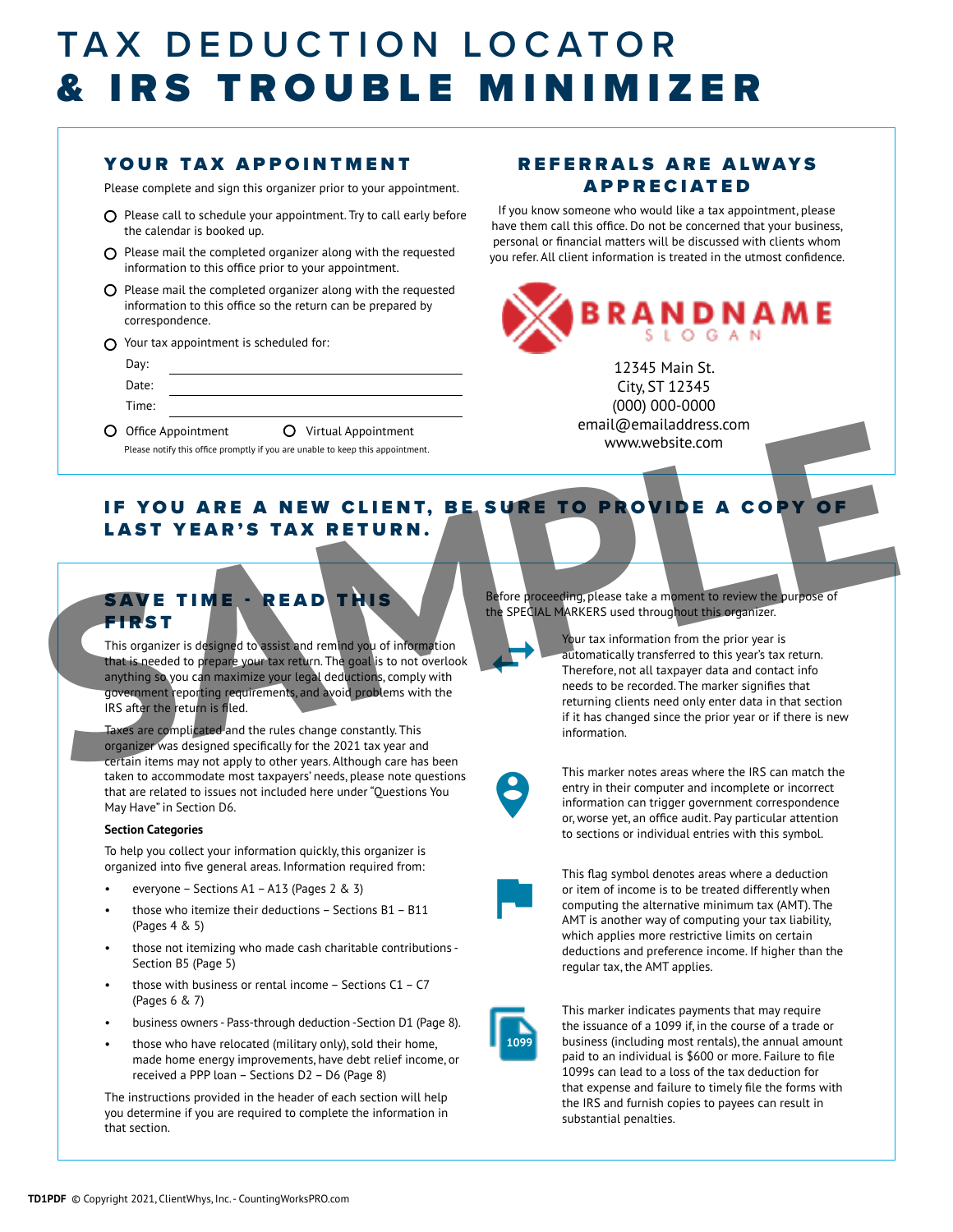# - TAXPAYER INFORMATI

A1 - TAXPAYER INFORMATION

The information on this page is required for every taxpayer. Please review each section on this page and report items that are applicable to you, your spouse or dependents.

 $\theta \nightharpoonup$ 

A6 - INCOME & ADJUSTMENTS Q

| Returning clients: enter first and last name of filer and any changes only.                                                                                                      |                   |                                                |                    |                      | W-2 Wages - Please provide W-2 Forms (retain copy "C" for your records)                                                                                                    |                                |            |               |
|----------------------------------------------------------------------------------------------------------------------------------------------------------------------------------|-------------------|------------------------------------------------|--------------------|----------------------|----------------------------------------------------------------------------------------------------------------------------------------------------------------------------|--------------------------------|------------|---------------|
| <b>Filer Name</b>                                                                                                                                                                |                   |                                                |                    | Birthday             | Partnership, Trust or S-Corporation K-1s (provide complete K-1 copies)                                                                                                     |                                |            |               |
| (Must Match SS Admin)                                                                                                                                                            |                   |                                                |                    |                      | Were you the beneficiary of an inheritance? If so, please verify with<br>executor or trustee if you will be receiving a K-1.                                               |                                | $\Box$ Yes | $\Box$ Yes    |
| Social Security No. <b>8</b><br>(and IRS IP-PIN if issued)                                                                                                                       |                   |                                                | Occupation         |                      | State Tax Refund (provide 1099-G)                                                                                                                                          |                                |            |               |
| Driver's Licence (DL)                                                                                                                                                            |                   |                                                | State              |                      | Social Security or RR (provide SSA-1099 or RRB-1099)                                                                                                                       |                                |            |               |
| DL Issued Date                                                                                                                                                                   |                   | DL Expires                                     |                    |                      | Pension Income (provide all 1099-Rs) - enter IRA distributions in A7<br>Alimony Received (IRS matches with alimony paid)                                                   |                                |            |               |
| Contact Phone                                                                                                                                                                    |                   |                                                |                    | O Day O Evening      | Alimony Paid (provide name and SSN below)                                                                                                                                  |                                |            |               |
| <b>Email Address</b>                                                                                                                                                             |                   |                                                |                    | $\Box$ Legally Blind | Paid to:                                                                                                                                                                   | SSN:                           |            |               |
| $\bullet$<br>Spouse Name                                                                                                                                                         |                   |                                                |                    | Birthday             | Tips (not included in W-2s)                                                                                                                                                |                                |            |               |
| (Must Match SS Admin)                                                                                                                                                            |                   |                                                |                    |                      | Unemployment Compensation (provide 1099-G)                                                                                                                                 |                                |            |               |
| Social Security No. <b>8</b><br>(and IRS IP-PIN if issued)                                                                                                                       |                   |                                                | Occupation         |                      | Gambling Winnings (provide W-2Gs)                                                                                                                                          |                                |            |               |
| Driver's Licence (DL)                                                                                                                                                            |                   |                                                | State              |                      | A7 - IRA & RETIREMENT PLANS O                                                                                                                                              |                                | You        | <b>Spouse</b> |
| DL Issued Date                                                                                                                                                                   |                   | <b>DL</b> Expires                              |                    |                      | Retirement plan with your employer?                                                                                                                                        |                                | $\Box$ Yes | $\Box$ Yes    |
|                                                                                                                                                                                  |                   |                                                |                    |                      | Did you or your spouse convert a traditional IRA to a Roth IRA in 2021?                                                                                                    |                                | Yes        | Yes           |
| Contact Phone                                                                                                                                                                    |                   |                                                |                    | O Day O Evening      | Contributions<br><b>Traditional</b>                                                                                                                                        |                                |            |               |
| Email Address                                                                                                                                                                    |                   |                                                |                    | $\Box$ Legally Blind | Withdrawals $(1099-R)^{(1)}$<br>IRA, Keogh                                                                                                                                 |                                |            |               |
| <b>A2 - ADDRESS</b>                                                                                                                                                              |                   |                                                |                    | $\theta \neq$        | & SEP<br>Rollovers <sup>(2)(3)</sup><br><b>Plans</b>                                                                                                                       |                                |            |               |
| Returning clients can skip this section except for changes.                                                                                                                      |                   |                                                |                    |                      | Basis (Total of your prior year non-deductible contributions)                                                                                                              |                                |            |               |
| Street                                                                                                                                                                           |                   |                                                | Apt/Unit No        |                      | Contributions                                                                                                                                                              |                                |            |               |
| City                                                                                                                                                                             |                   |                                                |                    | Zip                  | <b>Roth IRA</b> Withdrawals (1099-R) <sup>(1</sup><br>Rollovers                                                                                                            |                                |            |               |
| Home Phone Number (if different from above)                                                                                                                                      |                   |                                                |                    |                      | Amount Originally Distributed in 2020 (Maximum                                                                                                                             |                                |            |               |
|                                                                                                                                                                                  |                   |                                                |                    |                      | Coronavirus \$100,0<br><b>Distribution</b>                                                                                                                                 |                                |            |               |
| A3 - STATUS CHANGES FOR 2021                                                                                                                                                     |                   |                                                |                    |                      | Amount Recontributed in 2021                                                                                                                                               |                                |            |               |
| Check any that apply and enter the effective date.                                                                                                                               |                   |                                                |                    |                      | (1) Show reason if under age 59-1/2 (2) Must be reported even if not taxable unless directly "transferred"<br>(3) Rollovers from Traditional to a Roth IRA may be taxable. |                                |            |               |
| $\Box$ Married                                                                                                                                                                   |                   | Moved                                          |                    | $\sqrt{1}$           | <b>A8 - SPECIAL QUESTIONS &amp; INFO</b>                                                                                                                                   |                                |            |               |
| $\Box$ Separated                                                                                                                                                                 |                   | Home Sold                                      |                    |                      |                                                                                                                                                                            |                                |            |               |
| Divorced                                                                                                                                                                         |                   | Spouse Deceased                                |                    |                      | Coronavirus <b>Economic Impact Payments</b> (EIP #3) received                                                                                                              |                                |            |               |
| $\Box$ Retired                                                                                                                                                                   |                   |                                                | Dependent Deceased |                      | Advanced Child Credit Received (IRS Letter 6419)<br>Coverdell Education Account   Contribution                                                                             | Distribution - provide 1099-Q  |            |               |
|                                                                                                                                                                                  |                   |                                                |                    | 8                    | Sec 529 Tuition Plan<br>Contribution                                                                                                                                       | Distribution - provide 1099-Q  |            |               |
| <b>A4 - ESTIMATED TAXES PAID</b><br>This office cannot assume that all estimated taxes were paid as originally scheduled or on                                                   |                   |                                                |                    |                      | HSA Contribution other than via employer                                                                                                                                   | Distribution - provide 1099-SA |            |               |
| time. Therefore, please enter the amounts and dates of payment or provide proof of payments.                                                                                     |                   |                                                |                    |                      | Adoption Expenses Special Needs Child                                                                                                                                      | <b>Educator Expenses</b>       |            |               |
| Incorrect amounts will result in IRS or state correspondence after the return is filed.                                                                                          |                   |                                                |                    |                      | CAUTION - There are severe penalties with failing to report an interest in or signature authority over a                                                                   |                                |            |               |
| Payment & Due Date                                                                                                                                                               | Date Paid         |                                                | Federal            | State                | foreign bank account. Call our attention to any foreign accounts, dealings, or inheritance.                                                                                |                                |            |               |
| Applied from Last Year's Refund                                                                                                                                                  |                   |                                                |                    |                      | <b>CHECK ALL THAT APPLY TO YOU (AND OR YOUR SPOUSE)</b>                                                                                                                    |                                |            |               |
| First Quarter (April 15, 2021)                                                                                                                                                   |                   | $\left  \begin{array}{cc} \end{array} \right $ |                    |                      | Have signature authority or are named as a co-owner on a bank account in a foreign<br>D Have signature additional state not yours.                                         |                                |            |               |
| Second Quarter (June 15, 2021)                                                                                                                                                   |                   |                                                |                    |                      | $\Box$ Received an inheritance from someone in a foreign country.                                                                                                          |                                |            |               |
| Third Quarter (Sept. 15, 2021)                                                                                                                                                   |                   | $\left  \begin{array}{cc} \end{array} \right $ |                    |                      | Have a foreign bank account (over \$10,000 at any time in 2021)                                                                                                            |                                |            |               |
|                                                                                                                                                                                  |                   |                                                |                    |                      | $\Box$ Received a distribution from, or were the grantor, or transferor to, a foreign trust                                                                                |                                |            |               |
| Fourth Quarter (Jan. 18, 2022)                                                                                                                                                   |                   |                                                |                    |                      | $\Box$ At any time during the year hold an interest in a foreign financial asset                                                                                           |                                |            |               |
| <b>A5 - REFUND DIRECT DEPOSIT</b>                                                                                                                                                |                   |                                                |                    |                      | Receive, sell, exchange or otherwise acquire a financial interest in virtual currency                                                                                      |                                |            |               |
| Complete this section to have your refund automatically deposited into your bank account.<br>Doing so will speed up the refund and eliminate the danger of a check being lost or |                   |                                                |                    |                      | $\Box$ Receive, set, extractional during the year.                                                                                                                         |                                |            |               |
| stolen. Direct deposit can be allocated to up to 3 separate accounts. Entries for only one                                                                                       |                   |                                                |                    |                      | Invest in a Qualified Opportunity Fund during the year                                                                                                                     |                                |            |               |
| account are provided below. If you wish to make multiple deposits, please provide the<br>additional account information and how you wish to allocate the refund.                 |                   |                                                |                    |                      | Been denied Earned Income Credit by the IRS                                                                                                                                |                                |            |               |
| <b>Bank Name</b>                                                                                                                                                                 |                   |                                                |                    |                      | Been re-certified for the Earned Income, Child Tax, or American Opportunity Credit                                                                                         |                                |            |               |
|                                                                                                                                                                                  |                   |                                                |                    |                      | Bought, sold, or gifted real estate in 2021. If so, please call in advance.                                                                                                |                                |            |               |
| Bank Routing Number (Exactly 9 Digits)                                                                                                                                           |                   |                                                |                    |                      | Made a gift of money or property to any individual in excess of \$15,000 (\$30,000 for<br>$\Box$<br>joint gifts by a married couple) in 2021                               |                                |            |               |
| Account Number (include hyphens - omit spaces & special characters – 17 digits max)                                                                                              |                   |                                                |                    |                      | Employ household workers                                                                                                                                                   |                                |            |               |
|                                                                                                                                                                                  |                   |                                                |                    |                      | Sell jewelry, gold, coins, or other precious metals during the year                                                                                                        |                                |            |               |
|                                                                                                                                                                                  |                   |                                                |                    |                      |                                                                                                                                                                            |                                |            |               |
| Account Type                                                                                                                                                                     | <b>O</b> Checking | O Savings                                      | Allocation:        | %                    | $\Box$ Filer<br>Spouse You wish to contribute to the Presidential campaign fund                                                                                            |                                |            |               |



**You Spouse**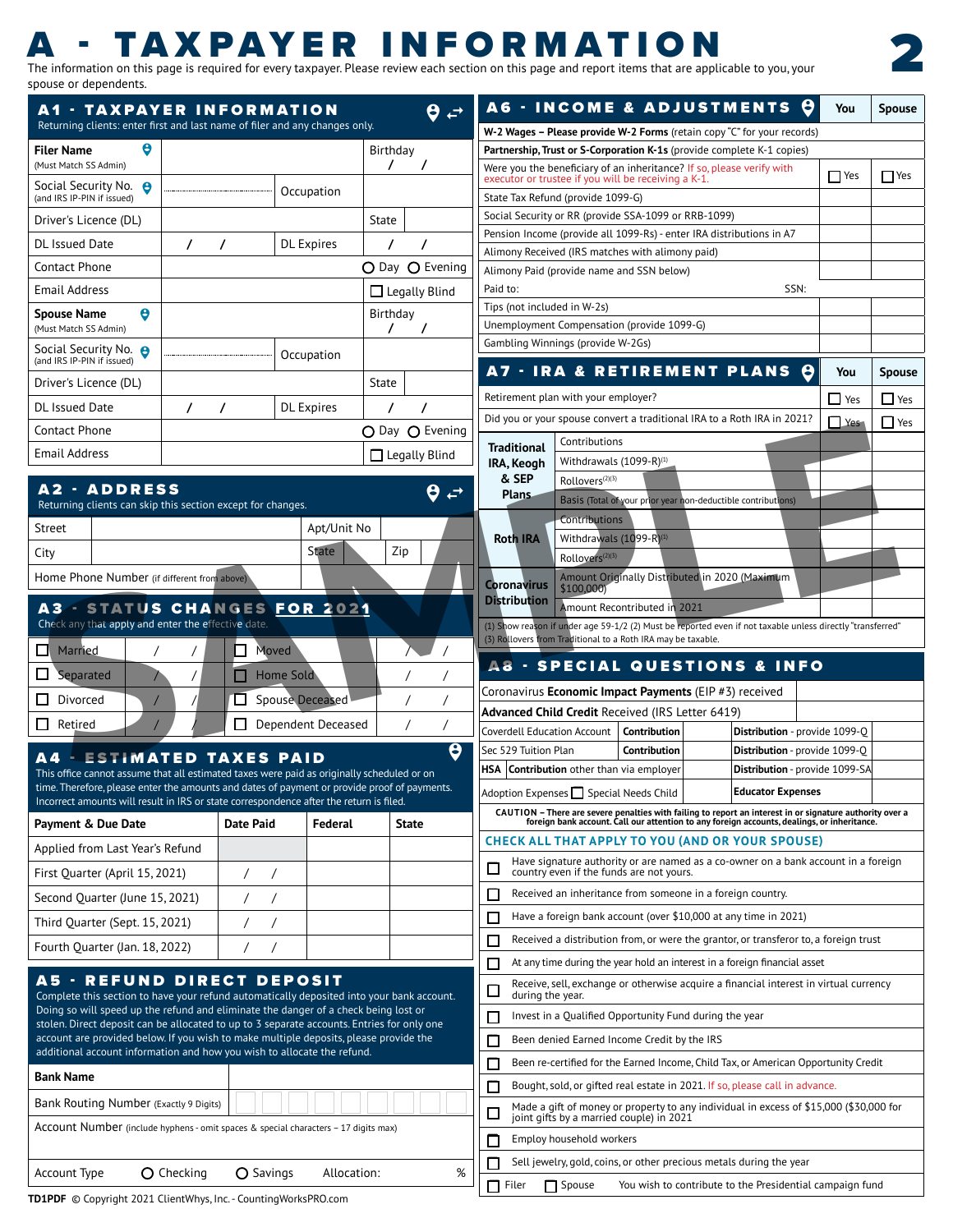# **A - TAXPAYER INFORMATION**<br>The information on this page is required for every taxpayer. Please review each section on this page and report items that are applicable to you, your

spouse or dependents.

3

| spouse or dependents.                                                                                                                                                                                                                  |                                                                                                                                                                                      |                                                                            |                             |                                                                          |                                                                               |                                                |                                                                   |                             |
|----------------------------------------------------------------------------------------------------------------------------------------------------------------------------------------------------------------------------------------|--------------------------------------------------------------------------------------------------------------------------------------------------------------------------------------|----------------------------------------------------------------------------|-----------------------------|--------------------------------------------------------------------------|-------------------------------------------------------------------------------|------------------------------------------------|-------------------------------------------------------------------|-----------------------------|
| <b>A9 - DEPENDENTS</b>                                                                                                                                                                                                                 |                                                                                                                                                                                      |                                                                            |                             |                                                                          |                                                                               |                                                |                                                                   | ႎ                           |
| Returning clients need only enter first names and any changes. Enter all the information for new dependents.                                                                                                                           |                                                                                                                                                                                      |                                                                            |                             |                                                                          |                                                                               |                                                |                                                                   |                             |
|                                                                                                                                                                                                                                        |                                                                                                                                                                                      |                                                                            |                             |                                                                          |                                                                               |                                                |                                                                   | If over the age of 18       |
| <b>First Name</b>                                                                                                                                                                                                                      | <b>Last Name</b><br>(If Different)                                                                                                                                                   | Social Security Number $\Theta$<br>(and, if issued, IRS IP-PIN) (Mandatory |                             | S, D, F, M, G,<br>Other or HOH*                                          | <b>Months in Home</b><br>(Your Home)                                          | <b>Birth Date</b>                              | Income                                                            | <b>Student</b>              |
|                                                                                                                                                                                                                                        |                                                                                                                                                                                      |                                                                            |                             |                                                                          |                                                                               |                                                |                                                                   | $\Box$ Yes                  |
|                                                                                                                                                                                                                                        |                                                                                                                                                                                      |                                                                            |                             |                                                                          |                                                                               |                                                |                                                                   |                             |
|                                                                                                                                                                                                                                        |                                                                                                                                                                                      |                                                                            |                             |                                                                          |                                                                               |                                                |                                                                   | $\Box$ Yes                  |
|                                                                                                                                                                                                                                        |                                                                                                                                                                                      |                                                                            |                             |                                                                          |                                                                               |                                                |                                                                   | $\Box$ Yes                  |
| * Enter S-Son, D-Daughter, F-Father, M-Mother, G-Grandchild, or enter other relationship. Enter HOH for non-dependent Head of Household qualifiers.                                                                                    |                                                                                                                                                                                      |                                                                            |                             |                                                                          |                                                                               |                                                |                                                                   |                             |
| <b>A10 - INTEREST INCOME</b>                                                                                                                                                                                                           |                                                                                                                                                                                      |                                                                            |                             |                                                                          |                                                                               |                                                |                                                                   |                             |
| IRS matches payer and amount. Always use the payer name listed on 1099 even if not the original source.                                                                                                                                |                                                                                                                                                                                      |                                                                            |                             |                                                                          |                                                                               |                                                | Caution: All interest must be reported even if tax-free! $\Theta$ |                             |
|                                                                                                                                                                                                                                        |                                                                                                                                                                                      |                                                                            | <b>Banks, Credit Union,</b> |                                                                          |                                                                               |                                                |                                                                   |                             |
|                                                                                                                                                                                                                                        | Name of Payer                                                                                                                                                                        |                                                                            | Corp Bonds, Seller          |                                                                          | <b>Direct U.S. Obligations</b>                                                |                                                | <b>Home State Municipal Bonds</b>                                 | <b>Other State</b>          |
|                                                                                                                                                                                                                                        | Please provide all forms 1099INT and 1099OID<br>(Entries are not needed when 1099s are provided)                                                                                     |                                                                            | <b>Financed Mortgages,</b>  |                                                                          | Saving Bonds, T-Bills, etc.<br>(State Tax-Free)                               |                                                | (Generally Tax-Free)                                              | (Federal Tax-Free)          |
|                                                                                                                                                                                                                                        |                                                                                                                                                                                      |                                                                            | etc.                        |                                                                          |                                                                               |                                                |                                                                   |                             |
|                                                                                                                                                                                                                                        |                                                                                                                                                                                      |                                                                            |                             |                                                                          |                                                                               |                                                |                                                                   |                             |
|                                                                                                                                                                                                                                        |                                                                                                                                                                                      |                                                                            |                             |                                                                          |                                                                               |                                                |                                                                   |                             |
|                                                                                                                                                                                                                                        |                                                                                                                                                                                      |                                                                            |                             |                                                                          |                                                                               |                                                |                                                                   |                             |
|                                                                                                                                                                                                                                        |                                                                                                                                                                                      |                                                                            |                             |                                                                          |                                                                               |                                                |                                                                   |                             |
| Forfeited Interest (early withdrawal penalty)                                                                                                                                                                                          |                                                                                                                                                                                      |                                                                            |                             |                                                                          | Federal Tax Witholding on Interest & Dividends                                |                                                |                                                                   |                             |
|                                                                                                                                                                                                                                        |                                                                                                                                                                                      |                                                                            |                             | <b>Seller Financed Mortgages</b>                                         |                                                                               |                                                |                                                                   |                             |
|                                                                                                                                                                                                                                        |                                                                                                                                                                                      |                                                                            |                             |                                                                          | Note: Seller financed mortgages require the name, SSN and address of the paye |                                                |                                                                   |                             |
| Payer Name:                                                                                                                                                                                                                            |                                                                                                                                                                                      | SSN:                                                                       |                             | Address:                                                                 |                                                                               |                                                |                                                                   |                             |
| <b>A11 - DIVIDEND INCOME</b>                                                                                                                                                                                                           |                                                                                                                                                                                      |                                                                            |                             |                                                                          |                                                                               |                                                |                                                                   |                             |
| Please provide all forms 1099DIV<br>(Entries are not needed when 1099s are provided)                                                                                                                                                   |                                                                                                                                                                                      | <b>Taxes Paid</b>                                                          | <b>Dividends</b>            | Dividends <sup>(1)</sup>                                                 | <b>Capital Gains</b>                                                          | <b>Dividends</b><br>Obligations <sup>(2)</sup> | <b>State Only</b>                                                 | State &<br>Federal          |
| (1) Qualified dividends receive special tax treatment and are included in the "Ordinary Dividends" total. (2) Includes income from savings bonds, T-Bills, etc., which are state tax-free.                                             |                                                                                                                                                                                      |                                                                            |                             |                                                                          |                                                                               |                                                |                                                                   |                             |
|                                                                                                                                                                                                                                        |                                                                                                                                                                                      |                                                                            |                             |                                                                          |                                                                               |                                                |                                                                   |                             |
| <b>A12 - INVESTMENT SALES</b>                                                                                                                                                                                                          |                                                                                                                                                                                      |                                                                            |                             |                                                                          |                                                                               |                                                |                                                                   |                             |
| IRS matches gross proceeds from sales using the 1099-B. All transactions must be reported even if there is no profit. If broker provides a summary of transactions, bring it and skip<br>this section. For home sales, see Section D2. |                                                                                                                                                                                      |                                                                            |                             |                                                                          |                                                                               |                                                |                                                                   |                             |
|                                                                                                                                                                                                                                        | <b>Description</b>                                                                                                                                                                   |                                                                            | Inherited?                  | <b>Date Acquired</b>                                                     | <b>Date Sold</b>                                                              | Selling Price                                  | <b>Cost or Other</b>                                              | Profit                      |
| (Please provide all forms 1099-B and any gain/loss statements provided by broker)                                                                                                                                                      |                                                                                                                                                                                      |                                                                            |                             |                                                                          |                                                                               |                                                | Basis <sup>(1)</sup>                                              | (Memo Only)                 |
|                                                                                                                                                                                                                                        |                                                                                                                                                                                      |                                                                            | $\Box$ Yes                  |                                                                          |                                                                               |                                                |                                                                   |                             |
|                                                                                                                                                                                                                                        |                                                                                                                                                                                      |                                                                            | $\Box$ Yes                  |                                                                          |                                                                               |                                                |                                                                   |                             |
|                                                                                                                                                                                                                                        |                                                                                                                                                                                      |                                                                            | $\Box$ Yes                  |                                                                          |                                                                               |                                                |                                                                   |                             |
| (1) The basis from which gain is determined may not be the original cost and must account for stock splits, reverse splits, mergers, reinvested dividends, wash sales, etc.                                                            |                                                                                                                                                                                      |                                                                            |                             |                                                                          |                                                                               |                                                |                                                                   |                             |
| <b>A13 - CHILD OR DEPENDENT CARE EXPENSES</b>                                                                                                                                                                                          |                                                                                                                                                                                      |                                                                            |                             |                                                                          |                                                                               |                                                |                                                                   |                             |
|                                                                                                                                                                                                                                        |                                                                                                                                                                                      |                                                                            |                             |                                                                          |                                                                               |                                                |                                                                   |                             |
| care. If you are a student, also see section C4. IRS matches employer provided care benefits and income reporting of care provider.                                                                                                    |                                                                                                                                                                                      |                                                                            |                             |                                                                          |                                                                               |                                                |                                                                   |                             |
|                                                                                                                                                                                                                                        | Care must enable you to work (or search for work) or attend school FULL-TIME. Care must be for a child under age 13 or an individual who is physically or mentally incapable of self |                                                                            |                             |                                                                          |                                                                               |                                                |                                                                   |                             |
|                                                                                                                                                                                                                                        |                                                                                                                                                                                      |                                                                            |                             |                                                                          |                                                                               |                                                |                                                                   |                             |
|                                                                                                                                                                                                                                        | $\Box$ Employer provides dependent care services $\Theta$                                                                                                                            |                                                                            |                             | Provider's SSN or Employer ID #                                          |                                                                               |                                                | Payments MUST BE Allocated by Child/Dependent                     |                             |
| Paid To                                                                                                                                                                                                                                | <b>Address &amp; Phone Number</b>                                                                                                                                                    |                                                                            |                             | MANDATORY unless it is an exempt<br>organization (EO). If EO, check box. | <b>Child/Depnd.'s Name:</b>                                                   |                                                | <b>Child/Depnd.'s Name:</b>                                       |                             |
|                                                                                                                                                                                                                                        |                                                                                                                                                                                      |                                                                            |                             |                                                                          |                                                                               |                                                |                                                                   | <b>Child/Depnd.'s Name:</b> |
|                                                                                                                                                                                                                                        |                                                                                                                                                                                      |                                                                            |                             |                                                                          | $\Box$                                                                        |                                                |                                                                   |                             |
|                                                                                                                                                                                                                                        |                                                                                                                                                                                      |                                                                            |                             |                                                                          | $\Box$                                                                        |                                                |                                                                   |                             |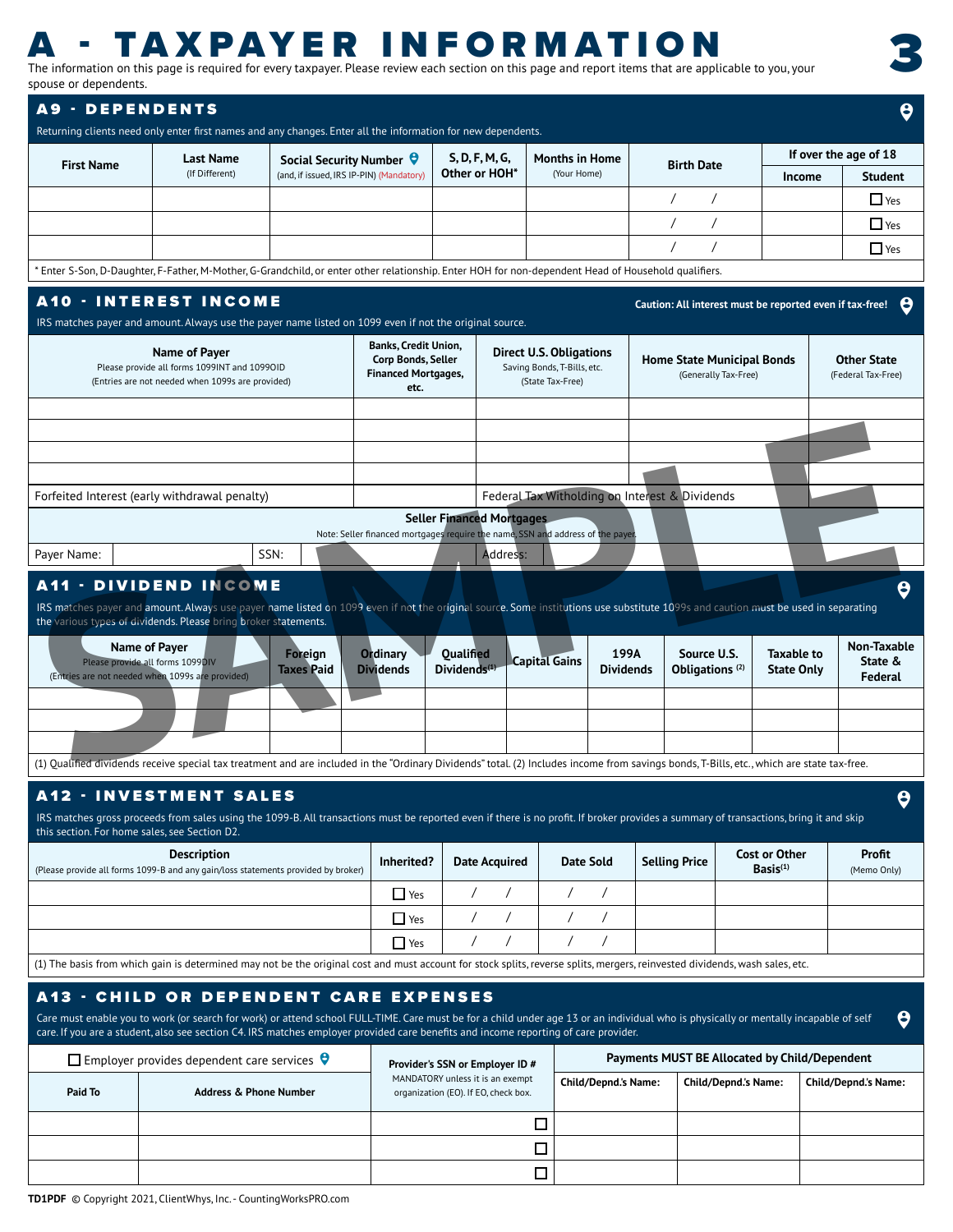# B - ITEMIZED DEDUCTIONS

Taxpayers may choose between itemized or standard deductions. This page and the adjoining page are for recording your expenses, which are needed when itemizing your deductions. If you are certain that you cannot itemize your deductions for either federal or state, you can skip this page and the next one **except for B5 and B10.** 

4

**CAUTION: If you are married and filing separately and either you or your spouse itemize your deductions, then the other spouse must also itemize their deductions. The law does not allow one to itemize and the other to take the standard deduction.** 

**If filing married separate and your spouse is itemizing deductions.**

| <b>B1 - MEDICAL EXPENSES</b><br>RT.                                                                                                                                      | <b>B3 - TAXES PAID</b>                                                                                                                                                               |                        |                           |                        |
|--------------------------------------------------------------------------------------------------------------------------------------------------------------------------|--------------------------------------------------------------------------------------------------------------------------------------------------------------------------------------|------------------------|---------------------------|------------------------|
| Although for Federal purposes medical expenses for 2021 are only deductible to<br>the extent they exceed 7 1⁄2% of your adjusted gross income (AGI) for the year, some   | Do not list any taxes associated with a business or rental activity. Taxes are not<br>deductible for AMT purposes.                                                                   |                        |                           |                        |
| states, such as Arizona, have no or a different limitation. If your state has a lower or no                                                                              | Real Estate - Primary Residence                                                                                                                                                      |                        | Do not                    |                        |
| limitation be sure to list your medical expenses. Do NOT list expenses reimbursed by<br>insurance or expenses and premiums paid with pre-tax funds or HSA distributions. | Real Estate - 2nd Home                                                                                                                                                               |                        | include                   |                        |
| INSURANCE PREMIUMS for Medical, Dental, Vision & Hospital <sup>(1)</sup>                                                                                                 | Real Estate - Investment Property (Land, etc.)                                                                                                                                       |                        | interest and<br>penalties |                        |
| Medicare Insurance Premiums (Not payroll tax)                                                                                                                            | CAUTION - Some tax bills include non-deductible special services. Please provide copies of the tax bills.                                                                            |                        |                           |                        |
| Filer                                                                                                                                                                    | Vehicle License Fees (Tax portion only):<br>(1)                                                                                                                                      | (2)                    |                           | (3)                    |
| Long-Term Care Insurance                                                                                                                                                 | Personal Property Tax (Boat, plane, etc.)                                                                                                                                            |                        |                           |                        |
| Spouse                                                                                                                                                                   | Sales Tax - Receipted (Leave blank for standard amount)                                                                                                                              |                        |                           |                        |
| Doctors, Dentists <sup>(2)</sup> (No discretionary cosmetic surgery)                                                                                                     | Sales Tax - Cars, Boats, Home, Etc. (Do not include above)                                                                                                                           |                        |                           |                        |
| Acupuncture & Chiropractic Care                                                                                                                                          | Income Taxes Paid to Another State                                                                                                                                                   | State:                 |                           |                        |
| Hospital <sup>(3)</sup>                                                                                                                                                  | City, County, Local Taxes (not listed in another category)                                                                                                                           |                        |                           |                        |
| Prescription Drugs (No over-the-counter drugs except insulin)                                                                                                            | Other:                                                                                                                                                                               |                        |                           |                        |
| □ Check if in-home care<br>Nursing Care                                                                                                                                  | State Income Tax Paid During 2021 (please provide proof of payment)<br>Do not include taxes withheld; they are automatic from the source documents.                                  |                        |                           |                        |
| Eye Exam, Glasses, Contact Lenses, Contact Lens Solution                                                                                                                 | <b>Balance Due</b><br>Other Year's Tax                                                                                                                                               |                        |                           |                        |
| Hearing Aids & Batteries                                                                                                                                                 | 2020 Return<br>Or Adjustment                                                                                                                                                         |                        |                           |                        |
| Ambulance & Paramedics                                                                                                                                                   | xtension Payment<br>2020 Return<br>Paid Jan. 2021                                                                                                                                    | 2020 4th Otr. Estimate |                           |                        |
| Auto Travel (To and from medical treatment)                                                                                                                              | <b>B4 - HOME MORTGAGE INTEREST</b>                                                                                                                                                   |                        |                           | $\theta$ M             |
| Parking & tolls (For medical treatment)                                                                                                                                  | Enter only interest on loans secured by your primary residence and designated second                                                                                                 |                        |                           |                        |
|                                                                                                                                                                          | residence. This deduction is limited, for federal, to interest paid on \$1 million (\$750,000 for                                                                                    |                        |                           |                        |
| Taxi, Shuttle, Air Fare, Etc. (To reach medical treatment)                                                                                                               | debts incurred after 12/15/2017) of home acquisition debt on your primary or designated<br>second residence. The debt limit applies separately to each co-owner who is not your      |                        |                           |                        |
| No. of days:<br>Lodging (For medical treatmer                                                                                                                            | spouse. Equity debt interest is not federally deductible for years 2018 thru 2025 unless loan<br>funds were used to make home improvements or can be traced to a deductible purpose. |                        |                           |                        |
| Telephone (Medical-related toll charges only                                                                                                                             | Some states allow a deduction for interest paid on up to \$100,000 of equity debt. The IRS                                                                                           |                        |                           |                        |
| Therapy & Special Schooling <sup>(4)</sup>                                                                                                                               | computer verifies the interest paid on home mortgages.                                                                                                                               |                        |                           |                        |
| Suppliers & Equipment (includes Covid-19-related PPE & home tests to diagnose<br>COVID-19)                                                                               | CAUTION - If no 1098 received, check "Paid To" box and<br>enter payee's name. If paid to a person from whom you bought                                                               | 2nd<br>Home            | <b>Equity</b><br>Loan     | Amount<br>Provide Form |
| Handicapped Placard                                                                                                                                                      | the home and no 1098 received, also complete Box A below.                                                                                                                            |                        |                           | 1098                   |
| Handicapped Home Modifications                                                                                                                                           | $\Box$ Paid To:                                                                                                                                                                      | $\Box$                 | $\Box$                    |                        |
|                                                                                                                                                                          | $\Box$ Paid To:                                                                                                                                                                      | $\Box$                 | □                         |                        |
| Rentals (crutches, wheelchair, walker, oxygen equipment, etc.)                                                                                                           |                                                                                                                                                                                      |                        |                           |                        |
| Other:                                                                                                                                                                   | $\Box$ Paid To:                                                                                                                                                                      | $\Box$                 | $\Box$                    |                        |
|                                                                                                                                                                          |                                                                                                                                                                                      |                        | □                         |                        |
| Other:                                                                                                                                                                   | $\Box$ Paid To:                                                                                                                                                                      |                        |                           |                        |
| (1) Include only amounts you paid.                                                                                                                                       |                                                                                                                                                                                      | $\Box$                 |                           |                        |
| (2) Includes Christian Science practitioner and psychological counseling.<br>(3) Includes nursing homes for individuals medically incapable of self care. Also includes  | CAUTION - If Form 1098 was issued using a co-owner's SSN, enter that individual's name, address & SSN                                                                                |                        |                           |                        |
| hospital or nursing home meals.<br>(4) Includes physical therapy and psychotherapy; special schooling for physically or mentally                                         | Name:<br>Box                                                                                                                                                                         |                        |                           |                        |
| handicapped.                                                                                                                                                             | SSN:<br>$\overline{A}$                                                                                                                                                               |                        |                           |                        |
| <b>B2 - INVESTMENT INTEREST</b>                                                                                                                                          | Address:<br>If your home or 2nd home is a qualified motor home, boat, etc., list the name of the payee here:                                                                         |                        |                           |                        |
| Interest paid on loans to acquire investments. This interest is only allowable to the extent                                                                             |                                                                                                                                                                                      |                        |                           |                        |
| of net investment income.                                                                                                                                                | <b>CHECK ALL THAT APPLY.</b>                                                                                                                                                         |                        |                           |                        |
| Brokerage Margin Accounts                                                                                                                                                | $\Box$<br>Has the original home loan ever been refinanced?                                                                                                                           |                        |                           |                        |
| Vacant Land                                                                                                                                                              | Did you refinance any of these loans this year? (If so, provide escrow closing statements)<br>$\Box$                                                                                 |                        |                           |                        |
| Other:                                                                                                                                                                   | Have you exceeded the \$100,000 (applies for some states) equity debt limit?<br>$\Box$<br>Does the total of all your home loan balances exceed \$1 million (\$750,000 for post-      |                        |                           |                        |

**TD1PDF** © Copyright 2021 ClientWhys, Inc. - CountingWorksPRO.com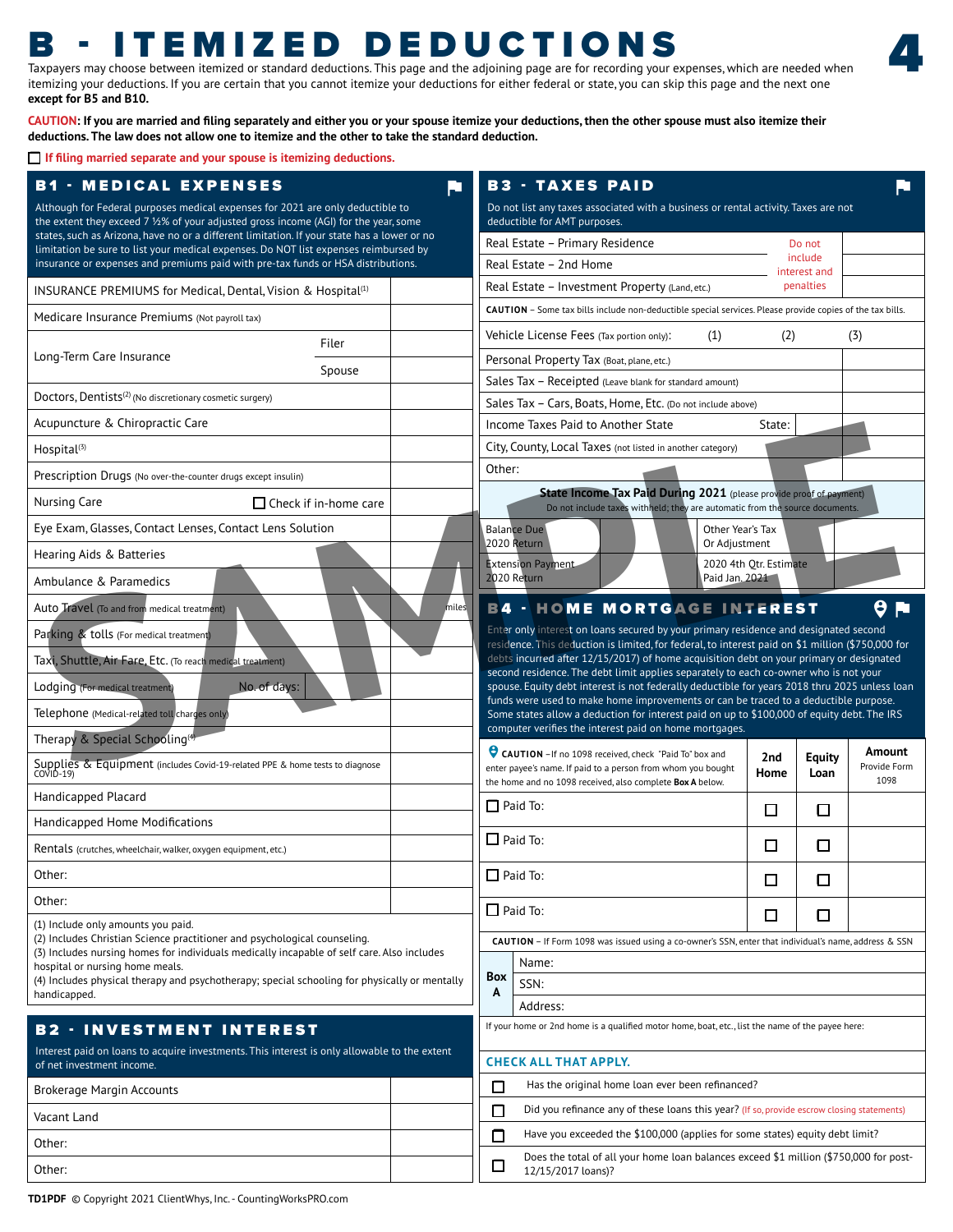# **B** - ITEMIZED DEDUCTIONS



| If you made cash donations in 2021, complete this section even if not itemizing. All cash                                                                                                | <b>B5 - CASH CHARITABLE CONTRIBUTIONS</b>               |                                  |            |                                                                                                                                      | <b>B9 - MISCELLANEOUS</b><br>P. |                      |  |  |  |  |  |
|------------------------------------------------------------------------------------------------------------------------------------------------------------------------------------------|---------------------------------------------------------|----------------------------------|------------|--------------------------------------------------------------------------------------------------------------------------------------|---------------------------------|----------------------|--|--|--|--|--|
| contributions MUST be documented with either a bank record or written verification from                                                                                                  |                                                         |                                  |            | The expenses listed in this section and section B10 are not deductible for federal in                                                |                                 |                      |  |  |  |  |  |
| the charity. Personal benefits must be excluded from the donation.                                                                                                                       |                                                         |                                  |            | 2018 thru 2025. Some states allow them only to the extent they exceed 2% of your AGI.                                                |                                 | <b>Spouse</b><br>You |  |  |  |  |  |
| House of Worship                                                                                                                                                                         |                                                         |                                  |            | <b>DO NOT</b> enter self-employed business expenses here. Instead<br>list them in Section C7                                         |                                 | Name:<br>Name:       |  |  |  |  |  |
|                                                                                                                                                                                          |                                                         | Filer                            |            | <b>Employee Business Expenses</b><br>Don't include amounts that COULD BE or were reimbursed by your employer. List                   |                                 |                      |  |  |  |  |  |
| Payroll Deduction                                                                                                                                                                        |                                                         | Spouse                           |            | all travel expenses including out-of-town meals, hotel, air fare, etc., in section C2.                                               |                                 |                      |  |  |  |  |  |
| Other:                                                                                                                                                                                   |                                                         |                                  |            | Auto Travel                                                                                                                          | See Section C1                  |                      |  |  |  |  |  |
| Other:                                                                                                                                                                                   |                                                         |                                  |            | Business Gifts - Limited to \$25 per recipient per year.<br>Must be ordinary and necessary.                                          |                                 |                      |  |  |  |  |  |
| Other:                                                                                                                                                                                   |                                                         |                                  |            | Continuing Education                                                                                                                 | See Section C4                  |                      |  |  |  |  |  |
| <b>B6 - NON-CASH CONTRIBUTIONS</b>                                                                                                                                                       |                                                         |                                  |            | Employment Seeking & Resume Fees                                                                                                     |                                 |                      |  |  |  |  |  |
| Household and clothing items must be in good or better condition. Items of minimal value                                                                                                 |                                                         |                                  |            | Entertainment & Meals (at 100%)                                                                                                      |                                 |                      |  |  |  |  |  |
| such as underclothing are not counted. A written receipt is required for donations of \$250<br>or more. An itemized list should be included with your return if the total exceeds \$500. |                                                         |                                  |            | (amount of meals NOT provided by restaurants: \$                                                                                     |                                 |                      |  |  |  |  |  |
| Deductions are limited to the lesser of your cost or the fair market value (FMV) for each                                                                                                |                                                         |                                  |            | Equipment - Include individual items with a useful life of one year or more in<br>Section B11.                                       |                                 |                      |  |  |  |  |  |
| item contributed.                                                                                                                                                                        |                                                         |                                  |            | Insurance - Malpractice, E&O, Etc.                                                                                                   |                                 |                      |  |  |  |  |  |
| Clothing & Household Items                                                                                                                                                               |                                                         |                                  |            | Occupational Licenses, Fees, Credentials, Etc.                                                                                       |                                 |                      |  |  |  |  |  |
| Automobile Travel                                                                                                                                                                        |                                                         |                                  | miles      | Publications & Journals (Not general interest publications)                                                                          |                                 |                      |  |  |  |  |  |
| Volunteer Expenses - Explain:                                                                                                                                                            |                                                         |                                  |            | Telephone (Business calls only)                                                                                                      |                                 |                      |  |  |  |  |  |
| Vehicle Donation (Provide Form 1098-C)                                                                                                                                                   |                                                         |                                  |            | Tools - Include individual items with a useful life of one year or more in Section                                                   |                                 |                      |  |  |  |  |  |
| Other:                                                                                                                                                                                   |                                                         |                                  |            | Supplies                                                                                                                             |                                 |                      |  |  |  |  |  |
| Other:                                                                                                                                                                                   |                                                         |                                  |            | Uniform Purchases (Not including street wear)                                                                                        |                                 |                      |  |  |  |  |  |
| <b>B7 - OTHER DEDUCTIONS</b>                                                                                                                                                             |                                                         |                                  |            | <b>Uniform Cleaning</b>                                                                                                              |                                 |                      |  |  |  |  |  |
| The expenses listed in this section are part of the "miscellaneous" itemized deductions but                                                                                              |                                                         |                                  |            | Union & Professional Dues                                                                                                            |                                 |                      |  |  |  |  |  |
| are listed separately because they are not subject to the 2% of AGI limit.                                                                                                               |                                                         |                                  |            | Other:                                                                                                                               |                                 |                      |  |  |  |  |  |
| Gambling Losses (Only to the extent of gambling winnings)                                                                                                                                |                                                         |                                  |            | <b>Other Miscellaneous Deductions</b>                                                                                                |                                 |                      |  |  |  |  |  |
| Impairment (Handicapped) Related Work Expenses                                                                                                                                           |                                                         |                                  |            | Attorney Fees (To protect or produce taxable income only)                                                                            |                                 |                      |  |  |  |  |  |
| Unrecovered Pension Basis (Deceased taxpayer)                                                                                                                                            |                                                         |                                  |            | IRA or SE Plan Fees Paid By You (Not deducted from the plan)                                                                         |                                 |                      |  |  |  |  |  |
|                                                                                                                                                                                          |                                                         |                                  |            | Tax Preparation & Consulting Fees                                                                                                    |                                 |                      |  |  |  |  |  |
| <b>B8 - CASUALTY LOSSES</b>                                                                                                                                                              |                                                         |                                  |            | Credit/Debit Card Fees to Make Tax Payments                                                                                          |                                 |                      |  |  |  |  |  |
| For years 2018 thru 2025 personal casualty losses are only deductible to the extent<br>of casualty gains (although some states may still allow personal casualty losses)                 |                                                         |                                  |            | Other:                                                                                                                               |                                 |                      |  |  |  |  |  |
| unless incurred in a presidentially declared disaster area. Generally, after insurance<br>reimbursement, must exceed 10% of your adjusted gross income (AGI) and then only the           |                                                         |                                  |            |                                                                                                                                      |                                 |                      |  |  |  |  |  |
| amount that exceeds the 10% is deductible. CAUTION: There is pending legislation that                                                                                                    |                                                         |                                  |            | <b>B10 · INVESTMENT EXPENSES</b>                                                                                                     |                                 |                      |  |  |  |  |  |
| may repeal the personal casualty loss restriction. Please call if in doubt.                                                                                                              |                                                         |                                  |            | For years 2018 thru 2025 investment expenses are not deductible for federal purposes.                                                |                                 |                      |  |  |  |  |  |
| $\Box$<br>The loss was in a presidentially declared disaster area                                                                                                                        |                                                         |                                  |            | But are still allowed in some states.<br>Investment Expenses - DIRECTLY connected with the production of TAXABLE INCOME ONLY! Do not |                                 |                      |  |  |  |  |  |
| $\Box$<br>The loss was from theft or embezzlement                                                                                                                                        |                                                         |                                  |            | include purchase or sales costs. Include interest in Section B2.                                                                     |                                 |                      |  |  |  |  |  |
|                                                                                                                                                                                          |                                                         |                                  |            | <b>Investment Advisory Fees</b>                                                                                                      |                                 |                      |  |  |  |  |  |
| 0<br>The loss was the result of a Ponzi scheme                                                                                                                                           |                                                         |                                  |            | Safe Deposit Box Fees                                                                                                                |                                 |                      |  |  |  |  |  |
| <b>Casualty Description:</b>                                                                                                                                                             |                                                         |                                  |            | Legal & Accounting (Related to investments)                                                                                          |                                 |                      |  |  |  |  |  |
|                                                                                                                                                                                          |                                                         |                                  |            |                                                                                                                                      |                                 |                      |  |  |  |  |  |
| Date of Casualty                                                                                                                                                                         |                                                         |                                  | $\sqrt{2}$ | Other:                                                                                                                               |                                 |                      |  |  |  |  |  |
| Insurance Reimbursement                                                                                                                                                                  |                                                         |                                  |            |                                                                                                                                      |                                 |                      |  |  |  |  |  |
|                                                                                                                                                                                          | Property Damaged - or provide a list in the same format |                                  |            | <b>B11 - ITEMS WITH A USEFUL LIFE OF ONE</b>                                                                                         |                                 |                      |  |  |  |  |  |
|                                                                                                                                                                                          |                                                         | Fair Market Value                |            | YEAR OR MORE<br>Equipment, tools, computers, etc., purchased this year and used in business having a                                 |                                 |                      |  |  |  |  |  |
| Description of<br>Date<br>Acquired<br>Property                                                                                                                                           | Original Cost<br>or Other Basis                         | Before Casualty   After Casualty |            | useful life of more than one year must be treated differently for tax purposes.                                                      |                                 |                      |  |  |  |  |  |
| $\left  \right $                                                                                                                                                                         |                                                         |                                  |            | <b>Description of Property</b>                                                                                                       | <b>Date Acquired</b>            |                      |  |  |  |  |  |
|                                                                                                                                                                                          |                                                         |                                  |            |                                                                                                                                      |                                 |                      |  |  |  |  |  |
| $\sqrt{ }$<br>$\left  \right $                                                                                                                                                           |                                                         |                                  |            |                                                                                                                                      |                                 |                      |  |  |  |  |  |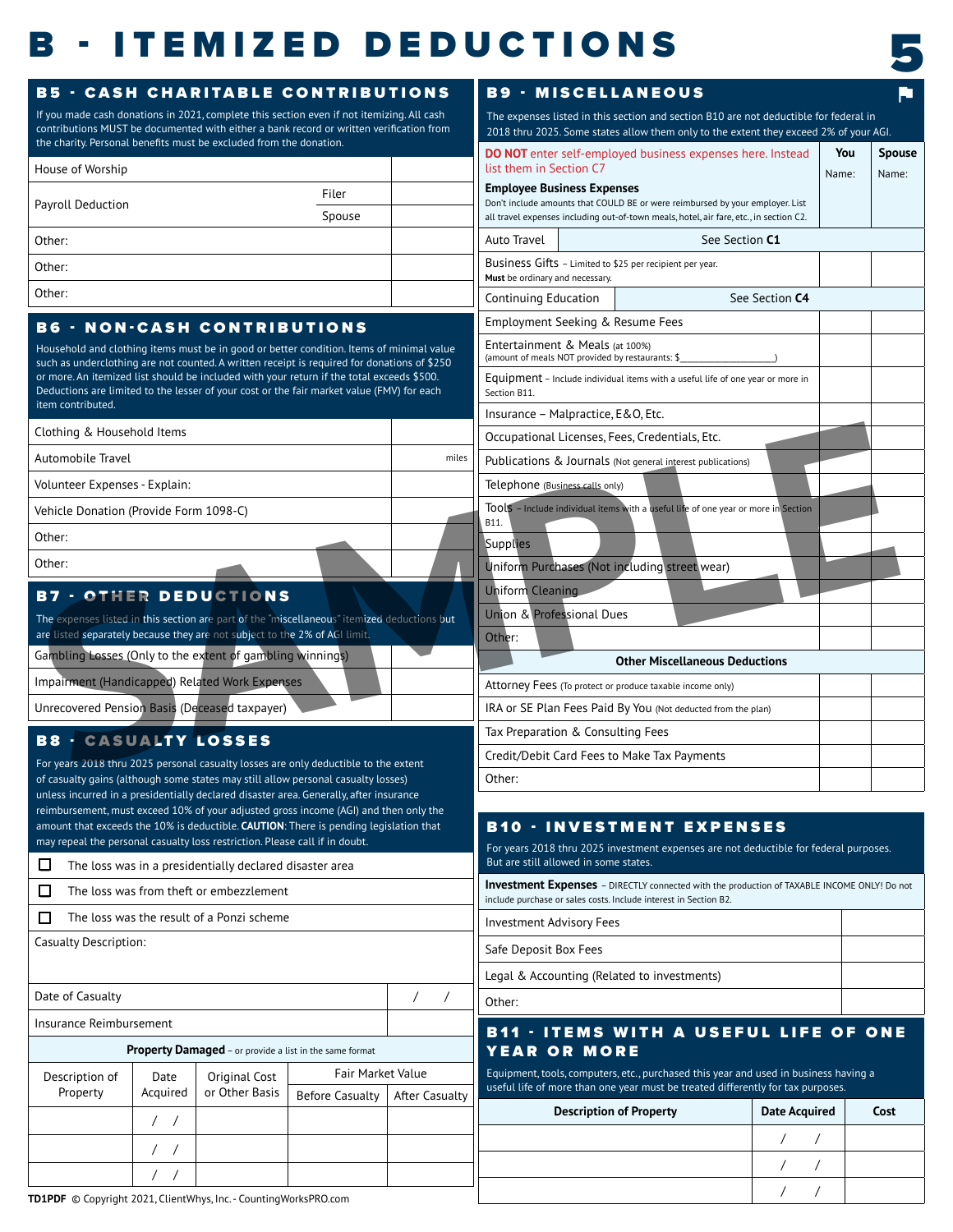# These expenses are primarily deductible on business schedules. Prior to 2018 employees could also deduct the expenses as an itemized deduction. However,  $\frac{1}{2}$

for 2018 thru 2025 the deductions are not allowed as an itemized deduction for employees on the federal return but may be deductible on some state returns.

#### C1 - VEHICLE OPERATING EXPENSES

DO NOT complete this section or the Business Vehicle Expense section if your vehicle is used only for commuting to work and for personal travel.

| This section MUST be completed for every vehicle that is used for                                                               | Vehicle | <b>Vehicle</b>      |
|---------------------------------------------------------------------------------------------------------------------------------|---------|---------------------|
| business whether or not you use the actual expense or "standard<br>mileage rate." IF THIS IS THE FIRST YEAR OF BUSINESS USE FOR | #1      | #2                  |
| THE VEHICLE, PROVIDE A COPY OF THE PURCHASE OR LEASE<br>CONTRACT.                                                               | $O$ You | $\overline{O}$ You  |
|                                                                                                                                 |         | O Spouse   O Spouse |
| Enter vehicle make, model and year                                                                                              |         |                     |
|                                                                                                                                 |         |                     |
| The vehicle is provided (owned) by your employer                                                                                | $\Box$  | $\Box$              |
| Amount of reimbursement provided by the employer                                                                                |         |                     |
| Reimbursement is included in W-2 (Box 1) wages                                                                                  | $\Box$  | $\Box$              |
| This vehicle is available for personal use                                                                                      | $\Box$  | $\Box$              |
| You have another vehicle for personal use                                                                                       | $\Box$  | $\Box$              |
| You have written evidence to support your deduction                                                                             | $\Box$  | $\Box$              |
| Parking Expenses (do not include at place of employment) & Tolls                                                                |         |                     |
| TOTAL MILES DRIVEN THIS YEAR<br>Include all mileage - personal, commuting and business                                          | miles   | miles               |
| For employer                                                                                                                    | miles   | miles               |
| Between First & Second Job                                                                                                      | miles   |                     |
| From Job to School (for job-related education)                                                                                  | miles   | <b>iles</b>         |
| Miles<br>Rental                                                                                                                 | miles   |                     |
| Self-Employed Business                                                                                                          |         | miles               |
| Busir<br><b>Temporary Job Sites</b>                                                                                             | miles   | miles               |
| Other (i.e. investment, tax prep, union or professional meetings -<br>Provide detail)                                           | miles   | miles               |
| Average Round-Trip Distance to Work - Required                                                                                  | miles   | miles               |
| Total Commuting Miles for the Year - Req                                                                                        | miles   | miles               |
| Vehicle Operating & Other Expenses - This information is only required if you are using the                                     |         |                     |
| actual expense method, or if you used the actual method the first year the vehicle was placed in service.                       |         |                     |
| Fuel<br>Maintenance, Tires, Batteries and Repairs                                                                               |         |                     |
| Insurance (Do Not Duplicate Elsewhere)                                                                                          |         |                     |
| Vehicle Licenses (Do Not Duplicate Elsewhere)                                                                                   |         |                     |
| Lease Payments                                                                                                                  |         |                     |
| Loan Interest (Self-emploved only)                                                                                              |         |                     |

| <b>C2 - AWAY FROM HOME</b>                                           |     |               |
|----------------------------------------------------------------------|-----|---------------|
| <b>EXPENSES</b>                                                      | You | <b>Spouse</b> |
| Check if expenses incurred as an employee (Section B9)               |     |               |
| Check if expenses incurred for a self-employed business (Section C7) |     |               |
| Airfare                                                              |     |               |
| Auto Rental, Bus, Shuttle, Taxi, Train, Etc.                         |     |               |
| Meals (Including tips) (amount NOT provided by restaurants: \$       |     |               |
| Lodging (Meals must be separated and included in the line above)     |     |               |
| Laundry                                                              |     |               |
| Bellman, Skycap, Etc.                                                |     |               |
| Other:                                                               |     |               |

## BUSINESS EXPENSE DOCUMENTATION

Business expenses must be based on a log and/or other receipts and records. Receipts are required for expenditures of \$75 or more and for all lodging expenses. The records should document: the business purpose, date and time, place and amount. Business meals must be ordinary and necessary to carry on the trade or business, not be lavish or extravagant, and be provided to a current or potential business customer or client, with the taxpayer or an employee present. For federal no deduction allowed for entertainment expenses for2018 thru 2025. You must record the name and business relationship of each person for whom a meal is provided. **You may not deduct these expenses unless documented.**

### C3 - HOME OFFICE EXPENSES

| Office is for:<br>$\bigcirc$ Filer                                                                                | Spouse (                                                                                                                   | Self-Employed Business        |                                   |            |        |
|-------------------------------------------------------------------------------------------------------------------|----------------------------------------------------------------------------------------------------------------------------|-------------------------------|-----------------------------------|------------|--------|
| If both, provide separate set of data for both                                                                    |                                                                                                                            | Date use began:               |                                   |            |        |
| Area (sq ft) of:<br><b>Entire Home:</b>                                                                           | Et <sup>2</sup><br>Office Area:                                                                                            |                               | Ft <sup>2</sup> Business Storage: |            | $Ft^2$ |
| If Day Care Center, Days per Week Used:                                                                           |                                                                                                                            |                               | Hours Per Day:                    |            |        |
|                                                                                                                   |                                                                                                                            | <b>Expenses</b> (Entire Home) |                                   |            |        |
| $Rent^{(1)}$                                                                                                      | <b>Utilities</b>                                                                                                           |                               | Insurance                         |            |        |
| $Repairs^{(2)}$                                                                                                   | Maintenance                                                                                                                |                               | Condo Fees                        | Management |        |
|                                                                                                                   | <b>Expenses (Office Portion Only)</b>                                                                                      |                               |                                   |            |        |
| Repairs                                                                                                           | Maintenance                                                                                                                |                               | Other                             |            |        |
| (1) If you own your home leave this entry blank. If this is the first time to claim this office, provide the home | to a children and the state of the company of the company of the state of the company of the state of $\sim$ 1980 of 1980. |                               |                                   |            |        |

### C4 - EDUCATION EXPENSES

| Student #1 Name:                                |                                                                                                                                                                                                                                                                                                                | Taxpayer                      | Spouse            | Dependent            |
|-------------------------------------------------|----------------------------------------------------------------------------------------------------------------------------------------------------------------------------------------------------------------------------------------------------------------------------------------------------------------|-------------------------------|-------------------|----------------------|
| Student #2 Name:                                |                                                                                                                                                                                                                                                                                                                | Taxpayer                      | O Spouse          | <b>O</b> Dependent   |
| Student #3 Name:                                |                                                                                                                                                                                                                                                                                                                | Taxpayer                      | $\bigcirc$ Spouse | $\bigcirc$ Dependent |
|                                                 | <b>For Tuition Credit</b>                                                                                                                                                                                                                                                                                      | Student #1                    | Student #2        | Student #3           |
| Full-Time Student? If yes, check box            |                                                                                                                                                                                                                                                                                                                |                               |                   |                      |
| Post-Secondary Tuition - First Four Years       |                                                                                                                                                                                                                                                                                                                |                               |                   |                      |
| Post-Secondary Tuition - After Four Years       |                                                                                                                                                                                                                                                                                                                |                               |                   |                      |
| Enrollment Fees & Course Materials              |                                                                                                                                                                                                                                                                                                                |                               |                   |                      |
|                                                 | <b>For Job Related Continuing Education</b> (No federal deduction for employees for 2018-2025.)                                                                                                                                                                                                                |                               |                   |                      |
| Tuition & Fees                                  |                                                                                                                                                                                                                                                                                                                |                               |                   |                      |
| Seminar Fees, Etc.                              |                                                                                                                                                                                                                                                                                                                |                               |                   |                      |
| Books & Supplies                                |                                                                                                                                                                                                                                                                                                                |                               |                   |                      |
| <b>Travel Expenses</b>                          |                                                                                                                                                                                                                                                                                                                | List in Sections C1 and/or C2 |                   |                      |
|                                                 | <b>For Education Plans</b> – Certain expenses, although not deductible, must be reported to justify tax-free<br>distributions from Coverdell Accounts, Oualified Tuition (Sec. 529) Plans and Savings Bond Exclusions. If you<br>did not have distributions from one of those, you can skip the entries below. |                               |                   |                      |
| Tuition K - 12th Grade (Coverdell, 529 plan)    |                                                                                                                                                                                                                                                                                                                |                               |                   |                      |
| Tuition - Post Secondary                        |                                                                                                                                                                                                                                                                                                                |                               |                   |                      |
| Books & Supplies (not 529 plan for Grades K-12) |                                                                                                                                                                                                                                                                                                                |                               |                   |                      |
| Room & Board (not 529 plan for Grades K-12)     |                                                                                                                                                                                                                                                                                                                |                               |                   |                      |

Taxes (Do Not Duplicate Elsewhere)

Wash & Wax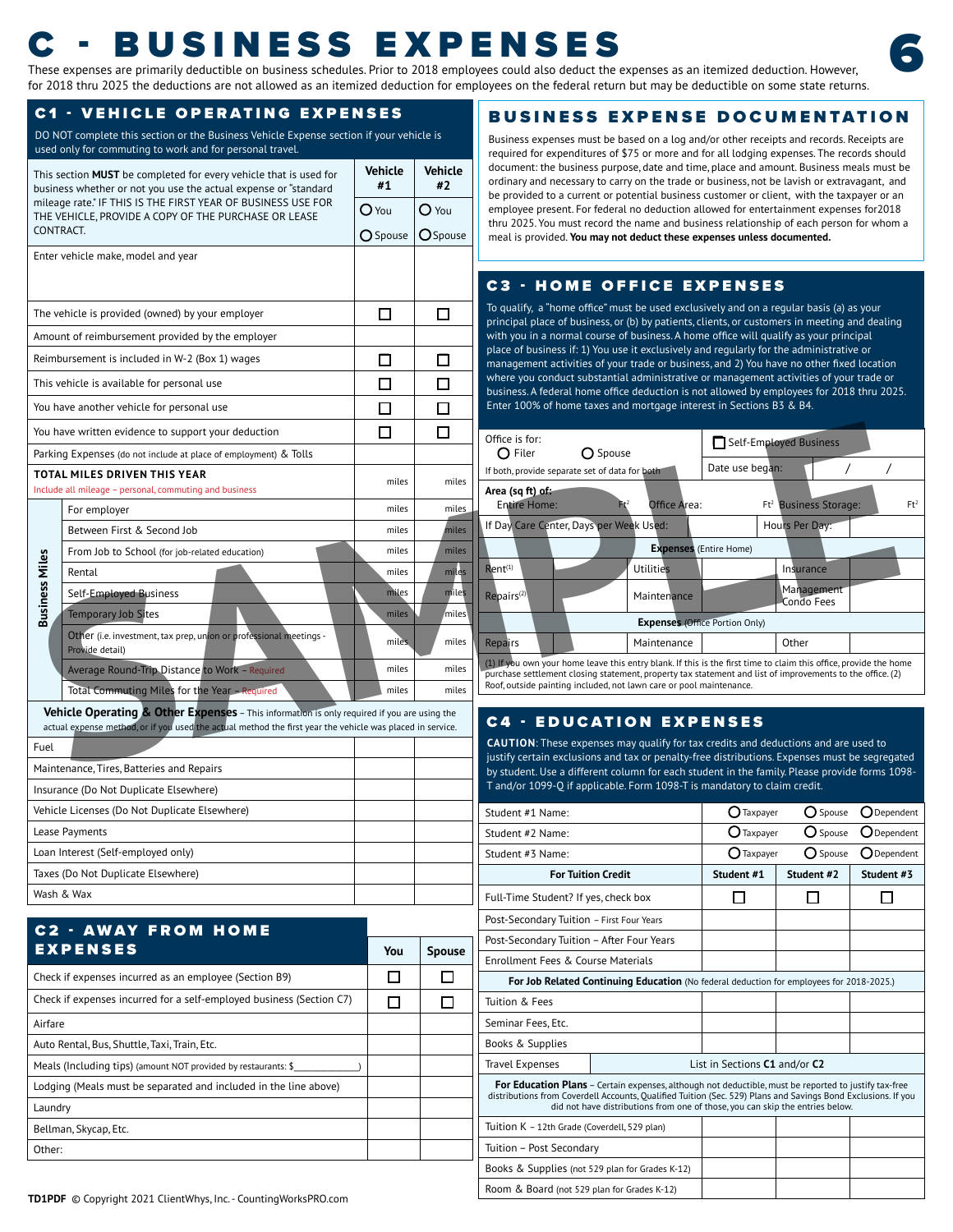

## - RENTAL & BUSINESS INCOM

7

This marker indicates payments that may require the issuance of a 1099 if the annual amount you paid to an individual is \$600 or more. Failure to issue 1099s could lead to the loss of the deduction for that expense and/or monetary penalties. **<sup>1099</sup>**

### C5 - REAL ESTATE RENTAL INCOME & EXPENSES

For property purchased or converted to rental use this year, provide purchase documents and property tax statement. List business vehicle expenses and travel expenses under "Rental Mileage", Section C1. Enter equipment rental business activities in Section C7 below. Copy this page if you have more than two rental activities or purchased more than four business assets or property improvements.

|                                                 |                                         |                                                                     |                                           |                                                                                                                                                                                   | IF A VACATION HOME |                                 |
|-------------------------------------------------|-----------------------------------------|---------------------------------------------------------------------|-------------------------------------------|-----------------------------------------------------------------------------------------------------------------------------------------------------------------------------------|--------------------|---------------------------------|
|                                                 |                                         | <b>Rental Income</b><br>(Provide any 1099-Ks)                       | <b>Percent Ownership</b><br>(if not 100%) | # of Days<br><b>Personally Used</b>                                                                                                                                               |                    | <b>Number of Rental</b><br>Days |
|                                                 |                                         |                                                                     |                                           |                                                                                                                                                                                   |                    |                                 |
|                                                 |                                         |                                                                     |                                           |                                                                                                                                                                                   |                    |                                 |
| <b>Expenses</b>                                 |                                         |                                                                     |                                           | Property #1                                                                                                                                                                       |                    | Property #2                     |
| Taxes - Property                                |                                         |                                                                     |                                           |                                                                                                                                                                                   |                    |                                 |
|                                                 |                                         | Taxes - Payroll (Do not include amounts withheld from employees)    |                                           |                                                                                                                                                                                   |                    |                                 |
|                                                 |                                         | Utilities (electric, gas, water, garbage collection, etc.)          |                                           |                                                                                                                                                                                   |                    |                                 |
|                                                 |                                         | Wages (W-2) (Generally the amount from line 1 of the 2021 form W-3) |                                           |                                                                                                                                                                                   |                    |                                 |
|                                                 |                                         | Condo or Homeowner Association (HOA) Dues                           |                                           |                                                                                                                                                                                   |                    |                                 |
| Telephone (toll calls only)                     |                                         |                                                                     |                                           |                                                                                                                                                                                   |                    |                                 |
| Improvements & Replacements                     |                                         |                                                                     |                                           | These include cost of furnishings, appliances, drapes and major repairs.<br>Enter these expenses in Section C6.                                                                   |                    |                                 |
|                                                 |                                         | For short-term rentals, including when tenants are secured          |                                           |                                                                                                                                                                                   |                    |                                 |
|                                                 |                                         | using online services such as HomeAway, Airbnb and VRBO,            |                                           |                                                                                                                                                                                   |                    |                                 |
|                                                 |                                         | enter the average number of days of rental use.                     |                                           |                                                                                                                                                                                   |                    |                                 |
|                                                 |                                         |                                                                     |                                           |                                                                                                                                                                                   |                    |                                 |
| <b>C6 - BUSINESS PURCHASES AND IMPROVEMENTS</b> |                                         |                                                                     |                                           |                                                                                                                                                                                   |                    |                                 |
|                                                 | <b>Date</b><br>Purchased                |                                                                     | <b>Description</b>                        | Used For<br>Rental $#$                                                                                                                                                            | <b>Business #</b>  | Cost                            |
|                                                 |                                         |                                                                     |                                           |                                                                                                                                                                                   |                    |                                 |
|                                                 |                                         |                                                                     |                                           |                                                                                                                                                                                   |                    |                                 |
|                                                 |                                         |                                                                     |                                           |                                                                                                                                                                                   |                    |                                 |
|                                                 |                                         |                                                                     |                                           | List business vehicle expenses and travel expenses in Sections C1 and C2. Enter home office expenses in Section C3. Copy this page if you have more than two business activities. |                    |                                 |
| <b>Employer ID Number</b><br>(If Applicable)    | <b>Q</b> Gross<br>Income <sup>(2)</sup> | Returns &<br><b>Allowances</b>                                      | Beginning<br>Inventory                    | Additions to Inventory (If other than<br>purchases provide additional detail)                                                                                                     |                    | <b>Ending</b><br>Inventory      |
|                                                 |                                         |                                                                     |                                           |                                                                                                                                                                                   |                    |                                 |

## C6 - BUSINESS PURCHASES AND IMPROVEMENTS

| Date<br><b>Purchased</b> | <b>Description</b> | Rental # | <b>Used For</b><br><b>Business #</b> | Cost | <b>Date</b><br><b>Purchased</b> | <b>Description</b> | <b>Rental #</b> | <b>Used For</b><br><b>Business #</b> | Cost |
|--------------------------|--------------------|----------|--------------------------------------|------|---------------------------------|--------------------|-----------------|--------------------------------------|------|
|                          |                    |          |                                      |      |                                 |                    |                 |                                      |      |
|                          |                    |          |                                      |      |                                 |                    |                 |                                      |      |

### C7 - SELF-EMPLOYED BUSINESS

**Business Rusiness F** or S<sup>(1)</sup> Self-Employed Health **Number Insurance Cost Business Name Employer ID Number** (If Applicable) **Gross Income(2) Returns & Allowances Beginning Inventory Additions to Inventory** (If other than purchases provide additional detail) **Ending Inventory #1 #2 Expenses Business #1 Business #2 Expenses Business #1 Business #2** Advertising and the contract of the contract of the contract of the contract of the contract of the contract of the contract of the contract of the contract of the contract of the contract of the contract of the contract o Commissions and Fees Licenses (list multi-year licenses & permits under "other") Contract Labor Office Expense (other than home office - see below) Dues & Publications **Publications** Pension Plan Fees Business Meals (100%) (amount NOT provided by restaurants: \$\_\_\_\_\_\_\_\_\_\_\_\_\_\_\_\_\_\_\_\_\_) Rent – Equipment Rent – Other Employee Benefit Programs **Repairs Repairs** Repairs Employee Health Benefit Plans Supplies Supplies Equipment – with useful life of less than one year Taxes – Payroll (Do not include amounts withheld from employees) Check the box if you deferred payment of 2020 payroll taxes to 2021 & 2022 Equipment – Other Enter these expenses in Section **C6**. Taxes – Sales Freight **Taxes – Property** Gifts (Limited to \$25 per person) and the set of the set of the set of the set of the Telephone Insurance (Not Health) Utilities **P** Interest – Mortgage (other than home) **Wages (W-2)** Wages (W-2) (Generally the amount from box 1 of the 2021 form W-3) **O** Interest – Other Christian Christian Christian Christian Christian Christian Christian Christian Christian Christian Christian Christian Christian Christian Christian Christian Christian Christian Christian Christian C Internet Service **Home Office (Enter information at C3 and check box indicating which** From the United (Enter information at CS and check box indicating which  $\Box$ Lease Improvements (1) F for Filer, S for Spouse (2) Enter the total gross income including cash and credit card payments. **Please provide all Forms 1099-NEC as well as 1099-K received from all merchant card and third party payers.** List business vehicle expenses and travel expenses in Sections C1 and C2. Enter home office expenses in Section C3. Copy this page if you have more than two business activities. **1099 1099 1099 1099**